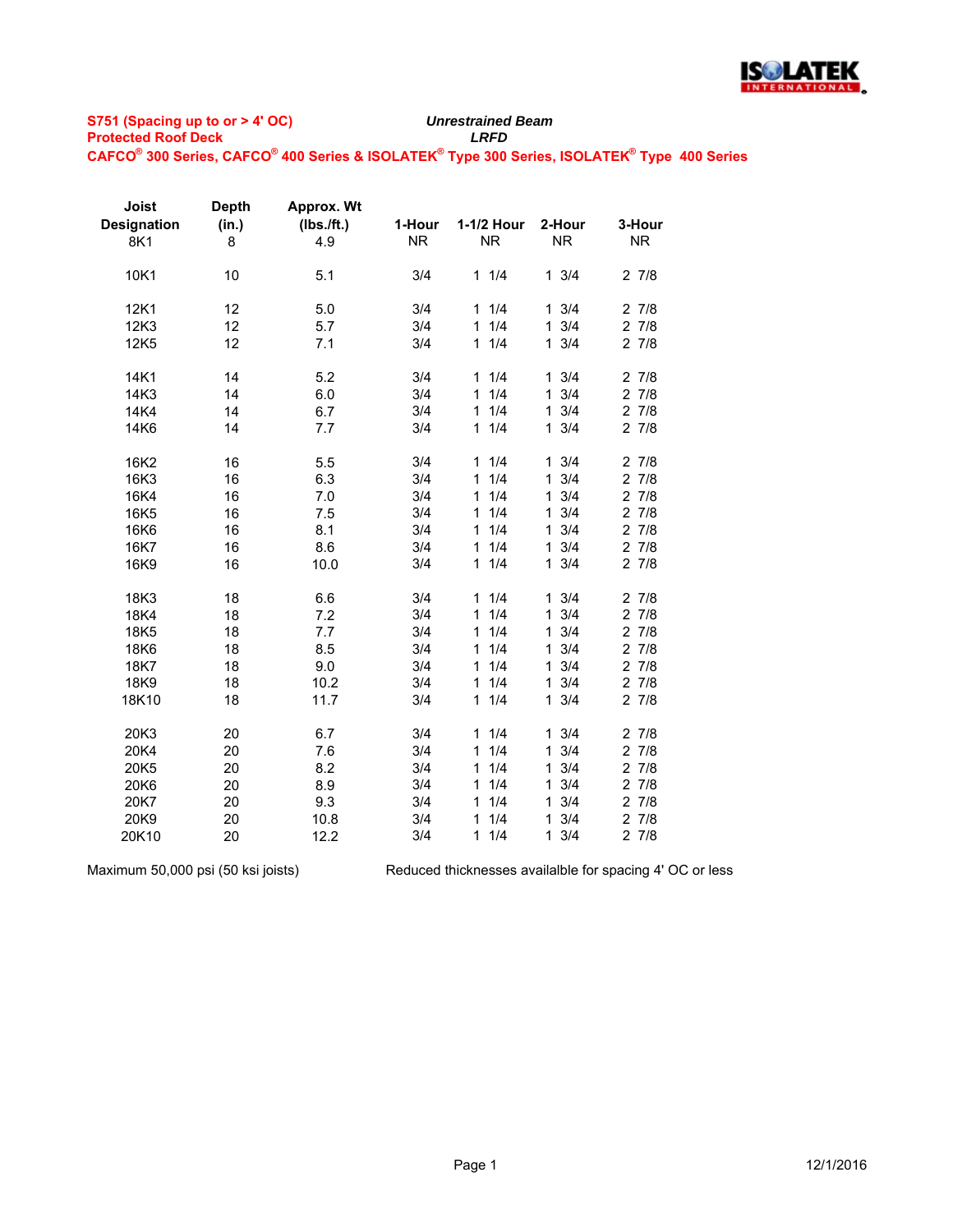

| Joist              | <b>Depth</b> | Approx. Wt |        |                     |                     |        |
|--------------------|--------------|------------|--------|---------------------|---------------------|--------|
| <b>Designation</b> | (in.)        | (Ibs./ft.) | 1-Hour | 1-1/2 Hour          | 2-Hour              | 3-Hour |
| 22K4               | 22           | 8.0        | 3/4    | 1/4<br>1.           | $1 \frac{3}{4}$     | 27/8   |
| 22K5               | 22           | 8.8        | 3/4    | 1/4<br>1            | 3/4<br>1            | 27/8   |
| 22K6               | 22           | 9.2        | 3/4    | 1/4<br>1            | $1 \frac{3}{4}$     | 27/8   |
| 22K7               | 22           | 9.7        | 3/4    | 1/4<br>1            | 3/4<br>1.           | 27/8   |
| 22K9               | 22           | 11.9       | 3/4    | 1/4<br>1            | 3/4<br>1.           | 27/8   |
| 22K10              | 22           | 12.6       | 3/4    | 1/4<br>1            | $1 \frac{3}{4}$     | 27/8   |
| 22K11              | 22           | 13.8       | 3/4    | 1/4<br>1            | $1 \t3/4$           | 27/8   |
|                    |              |            |        |                     |                     |        |
| 24K4               | 24           | 8.4        | 3/4    | 1/4<br>1            | $1 \frac{3}{4}$     | 27/8   |
| 24K5               | 24           | 9.3        | 3/4    | 1/4<br>1            | 3/4<br>$\mathbf{1}$ | 27/8   |
| 24K6               | 24           | 9.7        | 3/4    | 1/4<br>1            | 3/4<br>1.           | 27/8   |
| 24K7               | 24           | 10.1       | 3/4    | 1<br>1/4            | $1 \frac{3}{4}$     | 27/8   |
| 24K8               | 24           | 11.5       | 3/4    | 1/4<br>1            | 3/4<br>1.           | 27/8   |
| 24K9               | 24           | 12.0       | 3/4    | 1/4<br>1            | 3/4<br>1.           | 27/8   |
| 24K10              | 24           | 13.1       | 3/4    | 1<br>1/4            | $1 \frac{3}{4}$     | 27/8   |
| 24K12              | 24           | 16.0       | 3/4    | 1/4<br>1            | 3/4<br>1.           | 27/8   |
| 26K <sub>5</sub>   | 26           | 9.8        | 3/4    | 1/4<br>1            | $1 \frac{3}{4}$     | 27/8   |
| 26K6               | 26           | 10.6       | 3/4    | 1/4<br>1            | 3/4<br>$\mathbf{1}$ | 27/8   |
| 26K7               | 26           | 10.9       | 3/4    | 1/4<br>1            | 3/4<br>$\mathbf{1}$ | 27/8   |
| 26K8               | 26           | 12.1       | 3/4    | 1/4<br>1            | $1 \frac{3}{4}$     | 27/8   |
| 26K9               | 26           | 12.2       | 3/4    | 1/4<br>1            | 3/4<br>1.           | 27/8   |
| 26K10              | 26           | 13.8       | 3/4    | 1/4<br>1            | 3/4<br>$\mathbf{1}$ | 27/8   |
| 26K12              | 26           | 16.6       | 3/4    | 1/4<br>1            | $1 \frac{3}{4}$     | 27/8   |
|                    |              |            |        |                     |                     |        |
| 28K6               | 28           | 11.4       | 3/4    | 1/4<br>1            | 3/4<br>1            | 27/8   |
| 28K7               | 28           | 11.8       | 3/4    | 1/4<br>1            | $1 \frac{3}{4}$     | 27/8   |
| 28K8               | 28           | 12.7       | 3/4    | 1/4<br>1            | 3/4<br>1.           | 27/8   |
| 28K9               | 28           | 13.0       | 3/4    | 1/4<br>1            | 3/4<br>1            | 27/8   |
| 28K10              | 28           | 14.3       | 3/4    | 1/4<br>1            | 3/4<br>$\mathbf{1}$ | 27/8   |
| 28K12              | 28           | 17.1       | 3/4    | 1/4<br>1            | $1 \frac{3}{4}$     | 27/8   |
| 30K7               | 30           | 12.3       | 3/4    | 1/4<br>$\mathbf{1}$ | $1 \frac{3}{4}$     | 27/8   |
| 30K8               | 30           | 13.2       | 3/4    | 1/4<br>1            | 3/4<br>1.           | 27/8   |
| 30K9               | 30           | 13.4       | 3/4    | 1/4<br>1            | 3/4<br>1.           | 27/8   |
| 30K10              | 30           | 15.0       | 3/4    | 1/4<br>1            | 3/4<br>$\mathbf{1}$ | 27/8   |
| 30K11              | 30           | 16.4       | 3/4    | 1/4<br>1            | $1 \t3/4$           | 27/8   |
| 30K12              | 30           | 17.6       | 3/4    | 1/4<br>1            | 3/4<br>1.           | 27/8   |
| 18LH02             | 18           | 10         | 3/4    | 1/4<br>1            | $1 \frac{3}{4}$     | 27/8   |
| 18LH03             | 18           | 11         | 3/4    | 1/4<br>1            | 3/4<br>1.           | 27/8   |
| 18LH04             | 18           | 12         | 3/4    | 1/4<br>1            | $1 \t3/4$           | 27/8   |
|                    |              |            |        |                     |                     |        |

Maximum 50,000 psi (50 ksi joists) Reduced thicknesses availalble for spacing 4' OC or less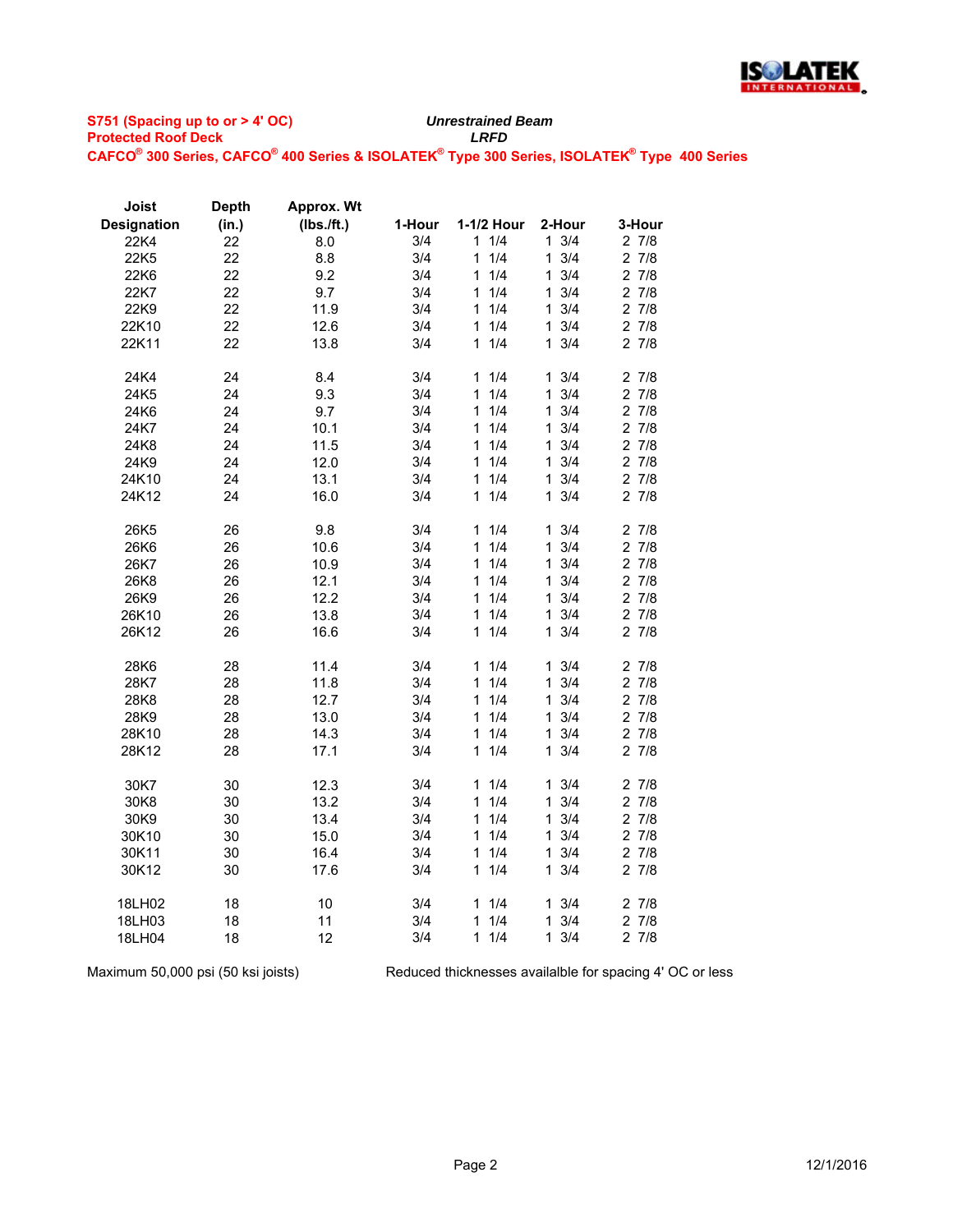

## **S751 (Spacing up to or > 4' OC) Protected Roof Deck** *LRFD* **CAFCO® 300 Series, CAFCO® 400 Series & ISOLATEK® Type 300 Series, ISOLATEK® Type 400 Series** *Unrestrained Beam*

| (Ibs./ft.)<br>1-1/2 Hour<br><b>Designation</b><br>(in.)<br>1-Hour<br>2-Hour<br>3/4<br>1<br>1/4<br>$1 \frac{3}{4}$<br>27/8<br>18<br>18LH05<br>15<br>18<br>15<br>3/4<br>1/4<br>3/4<br>27/8<br>18LH06<br>1<br>1<br>1/4<br>3/4<br>27/8<br>18<br>17<br>3/4<br>1<br>1<br>18LH07<br>3/4<br>1/4<br>3/4<br>27/8<br>18LH08<br>18<br>19<br>1<br>1<br>1/4<br>3/4<br>18LH09<br>18<br>21<br>3/4<br>1<br>1<br>27/8<br>20LH02<br>10<br>3/4<br>1/4<br>3/4<br>27/8<br>20<br>1<br>$\mathbf{1}$<br>1/4<br>3/4<br>27/8<br>3/4<br>1<br>$\mathbf{1}$<br>20LH03<br>20<br>11<br>1/4<br>3/4<br>27/8<br>3/4<br>20<br>12<br>1<br>1<br>20LH04<br>1/4<br>3/4<br>27/8<br>20<br>14<br>3/4<br>1<br>1<br>20LH05<br>20<br>3/4<br>1/4<br>3/4<br>27/8<br>20LH06<br>15<br>1<br>$\mathbf 1$<br>20<br>3/4<br>1/4<br>3/4<br>27/8<br>20LH07<br>17<br>1<br>$\mathbf{1}$<br>1/4<br>3/4<br>27/8<br>20<br>19<br>3/4<br>20LH08<br>1<br>$\mathbf 1$<br>20<br>21<br>3/4<br>1/4<br>3/4<br>27/8<br>20LH09<br>1<br>1<br>23<br>3/4<br>1/4<br>$\mathbf{1}$<br>3/4<br>27/8<br>20LH10<br>20<br>1 | Joist | <b>Depth</b> | <b>Approx. Wt</b> |  |        |
|------------------------------------------------------------------------------------------------------------------------------------------------------------------------------------------------------------------------------------------------------------------------------------------------------------------------------------------------------------------------------------------------------------------------------------------------------------------------------------------------------------------------------------------------------------------------------------------------------------------------------------------------------------------------------------------------------------------------------------------------------------------------------------------------------------------------------------------------------------------------------------------------------------------------------------------------------------------------------------------------------------------------------------------|-------|--------------|-------------------|--|--------|
|                                                                                                                                                                                                                                                                                                                                                                                                                                                                                                                                                                                                                                                                                                                                                                                                                                                                                                                                                                                                                                          |       |              |                   |  | 3-Hour |
|                                                                                                                                                                                                                                                                                                                                                                                                                                                                                                                                                                                                                                                                                                                                                                                                                                                                                                                                                                                                                                          |       |              |                   |  |        |
|                                                                                                                                                                                                                                                                                                                                                                                                                                                                                                                                                                                                                                                                                                                                                                                                                                                                                                                                                                                                                                          |       |              |                   |  |        |
|                                                                                                                                                                                                                                                                                                                                                                                                                                                                                                                                                                                                                                                                                                                                                                                                                                                                                                                                                                                                                                          |       |              |                   |  |        |
|                                                                                                                                                                                                                                                                                                                                                                                                                                                                                                                                                                                                                                                                                                                                                                                                                                                                                                                                                                                                                                          |       |              |                   |  |        |
|                                                                                                                                                                                                                                                                                                                                                                                                                                                                                                                                                                                                                                                                                                                                                                                                                                                                                                                                                                                                                                          |       |              |                   |  |        |
|                                                                                                                                                                                                                                                                                                                                                                                                                                                                                                                                                                                                                                                                                                                                                                                                                                                                                                                                                                                                                                          |       |              |                   |  |        |
|                                                                                                                                                                                                                                                                                                                                                                                                                                                                                                                                                                                                                                                                                                                                                                                                                                                                                                                                                                                                                                          |       |              |                   |  |        |
|                                                                                                                                                                                                                                                                                                                                                                                                                                                                                                                                                                                                                                                                                                                                                                                                                                                                                                                                                                                                                                          |       |              |                   |  |        |
|                                                                                                                                                                                                                                                                                                                                                                                                                                                                                                                                                                                                                                                                                                                                                                                                                                                                                                                                                                                                                                          |       |              |                   |  |        |
|                                                                                                                                                                                                                                                                                                                                                                                                                                                                                                                                                                                                                                                                                                                                                                                                                                                                                                                                                                                                                                          |       |              |                   |  |        |
|                                                                                                                                                                                                                                                                                                                                                                                                                                                                                                                                                                                                                                                                                                                                                                                                                                                                                                                                                                                                                                          |       |              |                   |  |        |
|                                                                                                                                                                                                                                                                                                                                                                                                                                                                                                                                                                                                                                                                                                                                                                                                                                                                                                                                                                                                                                          |       |              |                   |  |        |
|                                                                                                                                                                                                                                                                                                                                                                                                                                                                                                                                                                                                                                                                                                                                                                                                                                                                                                                                                                                                                                          |       |              |                   |  |        |
|                                                                                                                                                                                                                                                                                                                                                                                                                                                                                                                                                                                                                                                                                                                                                                                                                                                                                                                                                                                                                                          |       |              |                   |  |        |
|                                                                                                                                                                                                                                                                                                                                                                                                                                                                                                                                                                                                                                                                                                                                                                                                                                                                                                                                                                                                                                          |       |              |                   |  |        |
| 3/4<br>1/4<br>3/4<br>27/8<br>24<br>11<br>1<br>1.<br>24LH03                                                                                                                                                                                                                                                                                                                                                                                                                                                                                                                                                                                                                                                                                                                                                                                                                                                                                                                                                                               |       |              |                   |  |        |
| 3/4<br>27/8<br>3/4<br>1/4<br>24LH04<br>24<br>12<br>1<br>$\mathbf 1$                                                                                                                                                                                                                                                                                                                                                                                                                                                                                                                                                                                                                                                                                                                                                                                                                                                                                                                                                                      |       |              |                   |  |        |
| 3/4<br>24<br>13<br>3/4<br>1/4<br>27/8<br>1<br>1                                                                                                                                                                                                                                                                                                                                                                                                                                                                                                                                                                                                                                                                                                                                                                                                                                                                                                                                                                                          |       |              |                   |  |        |
| 24LH05<br>1/4<br>3/4<br>27/8<br>24LH06<br>24<br>16<br>3/4                                                                                                                                                                                                                                                                                                                                                                                                                                                                                                                                                                                                                                                                                                                                                                                                                                                                                                                                                                                |       |              |                   |  |        |
| 1<br>1<br>3/4<br>24<br>17<br>3/4<br>1/4<br>27/8<br>1<br>$\mathbf 1$                                                                                                                                                                                                                                                                                                                                                                                                                                                                                                                                                                                                                                                                                                                                                                                                                                                                                                                                                                      |       |              |                   |  |        |
| 24LH07<br>3/4<br>24<br>18<br>3/4<br>1<br>1/4<br>$\mathbf{1}$<br>27/8<br>24LH08                                                                                                                                                                                                                                                                                                                                                                                                                                                                                                                                                                                                                                                                                                                                                                                                                                                                                                                                                           |       |              |                   |  |        |
| 24<br>21<br>3/4<br>1/4<br>3/4<br>27/8<br>24LH09<br>1<br>1                                                                                                                                                                                                                                                                                                                                                                                                                                                                                                                                                                                                                                                                                                                                                                                                                                                                                                                                                                                |       |              |                   |  |        |
| 23<br>3/4<br>24LH10<br>24<br>3/4<br>1/4<br>1<br>27/8<br>1                                                                                                                                                                                                                                                                                                                                                                                                                                                                                                                                                                                                                                                                                                                                                                                                                                                                                                                                                                                |       |              |                   |  |        |
| 1/4<br>3/4<br>3/4<br>27/8<br>24<br>25<br>1<br>$\mathbf 1$                                                                                                                                                                                                                                                                                                                                                                                                                                                                                                                                                                                                                                                                                                                                                                                                                                                                                                                                                                                |       |              |                   |  |        |
| 24LH11                                                                                                                                                                                                                                                                                                                                                                                                                                                                                                                                                                                                                                                                                                                                                                                                                                                                                                                                                                                                                                   |       |              |                   |  |        |
| 3/4<br>1/4<br>$1 \frac{3}{4}$<br>27/8<br>28LH05<br>28<br>13<br>1                                                                                                                                                                                                                                                                                                                                                                                                                                                                                                                                                                                                                                                                                                                                                                                                                                                                                                                                                                         |       |              |                   |  |        |
| 3/4<br>1/4<br>3/4<br>28<br>16<br>1<br>27/8<br>28LH06<br>1                                                                                                                                                                                                                                                                                                                                                                                                                                                                                                                                                                                                                                                                                                                                                                                                                                                                                                                                                                                |       |              |                   |  |        |
| 3/4<br>1/4<br>3/4<br>28<br>17<br>1<br>$\mathbf{1}$<br>27/8<br>28LH07                                                                                                                                                                                                                                                                                                                                                                                                                                                                                                                                                                                                                                                                                                                                                                                                                                                                                                                                                                     |       |              |                   |  |        |
| 1/4<br>3/4<br>28<br>18<br>3/4<br>27/8<br>28LH08<br>1<br>1                                                                                                                                                                                                                                                                                                                                                                                                                                                                                                                                                                                                                                                                                                                                                                                                                                                                                                                                                                                |       |              |                   |  |        |
| 21<br>1/4<br>3/4<br>27/8<br>28LH09<br>28<br>3/4<br>$\mathbf 1$<br>1                                                                                                                                                                                                                                                                                                                                                                                                                                                                                                                                                                                                                                                                                                                                                                                                                                                                                                                                                                      |       |              |                   |  |        |
| 23<br>1/4<br>3/4<br>27/8<br>28LH10<br>28<br>3/4<br>1<br>1                                                                                                                                                                                                                                                                                                                                                                                                                                                                                                                                                                                                                                                                                                                                                                                                                                                                                                                                                                                |       |              |                   |  |        |
| 1/4<br>3/4<br>27/8<br>25<br>3/4<br>$\mathbf{1}$<br>28LH11<br>28<br>1                                                                                                                                                                                                                                                                                                                                                                                                                                                                                                                                                                                                                                                                                                                                                                                                                                                                                                                                                                     |       |              |                   |  |        |
| 3/4<br>27<br>3/4<br>1<br>1/4<br>1<br>27/8<br>28LH12<br>28                                                                                                                                                                                                                                                                                                                                                                                                                                                                                                                                                                                                                                                                                                                                                                                                                                                                                                                                                                                |       |              |                   |  |        |
| 1/4<br>3/4<br>27/8<br>28<br>3/4<br>1<br>1<br>28LH13<br>30                                                                                                                                                                                                                                                                                                                                                                                                                                                                                                                                                                                                                                                                                                                                                                                                                                                                                                                                                                                |       |              |                   |  |        |
| 32LH06<br>32<br>14<br>3/4<br>11/4<br>$1 \frac{3}{4}$<br>27/8                                                                                                                                                                                                                                                                                                                                                                                                                                                                                                                                                                                                                                                                                                                                                                                                                                                                                                                                                                             |       |              |                   |  |        |
| 32<br>3/4<br>1/4<br>3/4<br>27/8<br>32LH07<br>16<br>1<br>$\mathbf 1$                                                                                                                                                                                                                                                                                                                                                                                                                                                                                                                                                                                                                                                                                                                                                                                                                                                                                                                                                                      |       |              |                   |  |        |
| 32<br>17<br>3/4<br>1/4<br>3/4<br>27/8<br>32LH08<br>1<br>1                                                                                                                                                                                                                                                                                                                                                                                                                                                                                                                                                                                                                                                                                                                                                                                                                                                                                                                                                                                |       |              |                   |  |        |
| 32<br>21<br>3/4<br>1/4<br>3/4<br>27/8<br>1<br>1<br>32LH09                                                                                                                                                                                                                                                                                                                                                                                                                                                                                                                                                                                                                                                                                                                                                                                                                                                                                                                                                                                |       |              |                   |  |        |
| 32<br>21<br>1/4<br>3/4<br>27/8<br>32LH10<br>3/4<br>1<br>1                                                                                                                                                                                                                                                                                                                                                                                                                                                                                                                                                                                                                                                                                                                                                                                                                                                                                                                                                                                |       |              |                   |  |        |
| 3/4<br>1/4<br>3/4<br>27/8<br>32LH11<br>32<br>24<br>1<br>1                                                                                                                                                                                                                                                                                                                                                                                                                                                                                                                                                                                                                                                                                                                                                                                                                                                                                                                                                                                |       |              |                   |  |        |

Maximum 50,000 psi (50 ksi joists)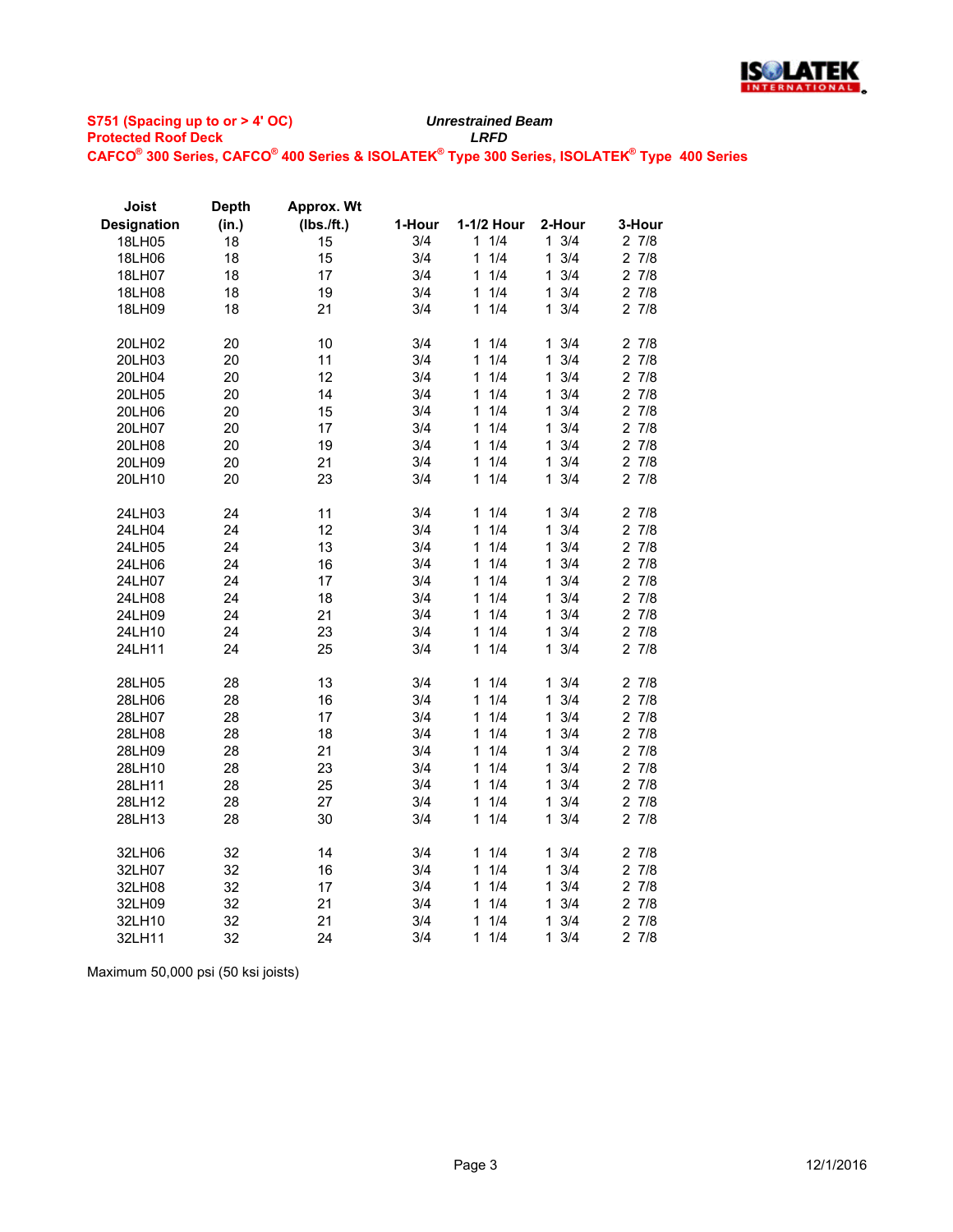

## **S751 (Spacing up to or > 4' OC) Protected Roof Deck** *LRFD* **CAFCO® 300 Series, CAFCO® 400 Series & ISOLATEK® Type 300 Series, ISOLATEK® Type 400 Series** *Unrestrained Beam*

| Joist              | <b>Depth</b> | Approx. Wt |        |                     |                     |           |
|--------------------|--------------|------------|--------|---------------------|---------------------|-----------|
| <b>Designation</b> | (in.)        | (Ibs./ft.) | 1-Hour | 1-1/2 Hour          | 2-Hour              | 3-Hour    |
| 32LH12             | 32           | 27         | 3/4    | 11/4                | $1 \frac{3}{4}$     | 27/8      |
| 32LH13             | 32           | 30         | 3/4    | 1/4<br>$\mathbf{1}$ | $1 \frac{3}{4}$     | 27/8      |
| 32LH14             | 32           | 33         | 3/4    | 1/4<br>1            | $1 \frac{3}{4}$     | 27/8      |
| 32LH15             | 32           | 35         | 3/4    | 1/4<br>$\mathbf{1}$ | $1 \frac{3}{4}$     | 27/8      |
|                    |              |            |        |                     |                     |           |
| 36LH07             | 36           | 16         | 3/4    | 11/4                | $1 \frac{3}{4}$     | 27/8      |
| 36LH08             | 36           | 18         | 3/4    | 1/4<br>1            | $\mathbf{1}$<br>3/4 | 27/8      |
| 36LH09             | 36           | 21         | 3/4    | 1/4<br>1            | $1 \frac{3}{4}$     | 27/8      |
| 36LH10             | 36           | 21         | 3/4    | 1/4<br>1.           | 3/4<br>$\mathbf{1}$ | 27/8      |
| 36LH11             | 36           | 23         | 3/4    | 1/4<br>1            | 3/4<br>$\mathbf{1}$ | 27/8      |
| 36LH12             | 36           | 25         | 3/4    | 1/4<br>1.           | $1 \frac{3}{4}$     | 27/8      |
| 36LH13             | 36           | 30         | 3/4    | 1/4<br>1.           | $1 \frac{3}{4}$     | 27/8      |
| 36LH14             | 36           | 36         | 3/4    | 1/4<br>1            | $1 \frac{3}{4}$     | 27/8      |
| 36LH15             | 36           | 36         | 3/4    | 1/4<br>1            | $1 \frac{3}{4}$     | 27/8      |
|                    |              |            |        |                     |                     |           |
| 40LH08             | 40           | 16         | 3/4    | 1/4<br>1.           | $1 \frac{3}{4}$     | 27/8      |
| 40LH09             | 40           | 21         | 3/4    | 1/4<br>1.           | $1 \frac{3}{4}$     | 27/8      |
| 40LH10             | 40           | 21         | 3/4    | 1/4<br>1            | 3/4<br>1            | 27/8      |
| 40LH11             | 40           | 22         | 3/4    | 1/4<br>1            | 3/4<br>$\mathbf{1}$ | 27/8      |
| 40LH12             | 40           | 25         | 3/4    | 1/4<br>1            | 3/4<br>$\mathbf{1}$ | 27/8      |
| 40LH13             | 40           | 30         | 3/4    | 1/4<br>1            | 3/4<br>$\mathbf{1}$ | $2 \t7/8$ |
| 40LH14             | 40           | 35         | 3/4    | 1/4<br>1.           | $1 \frac{3}{4}$     | 27/8      |
| 40LH15             | 40           | 36         | 3/4    | 1/4<br>1.           | $1 \frac{3}{4}$     | 27/8      |
| 40LH16             | 40           | 42         | 3/4    | 1/4<br>1            | $1 \frac{3}{4}$     | 27/8      |
|                    |              |            |        |                     |                     |           |
| 44LH09             | 44           | 19         | 3/4    | 1/4<br>1.           | $1 \frac{3}{4}$     | 27/8      |
| 44LH10             | 44           | 21         | 3/4    | 1/4<br>$\mathbf{1}$ | 3/4<br>$\mathbf{1}$ | 27/8      |
| 44LH11             | 44           | 22         | 3/4    | 1<br>1/4            | $1 \frac{3}{4}$     | 27/8      |
| 44LH12             | 44           | 25         | 3/4    | 1/4<br>1            | 3/4<br>$\mathbf{1}$ | 27/8      |
| 44LH13             | 44           | 30         | 3/4    | 1/4<br>1            | $\mathbf{1}$<br>3/4 | 27/8      |
| 44LH14             | 44           | 31         | 3/4    | 1/4<br>1            | 3/4<br>1            | 27/8      |
| 44LH15             | 44           | 36         | 3/4    | 1/4<br>1            | 3/4<br>1            | 27/8      |
| 44LH16             | 44           | 42         | 3/4    | 1/4<br>1            | $1 \frac{3}{4}$     | $2 \t7/8$ |
| 44LH17             | 44           | 47         | 3/4    | 1/4<br>1.           | $1 \frac{3}{4}$     | 27/8      |
|                    |              |            |        |                     |                     |           |
| 48LH10             | 48           | 21         | 3/4    | 1/4<br>1.           | $1 \frac{3}{4}$     | 27/8      |
| 48LH11             | 48           | 22         | 3/4    | 1/4<br>1.           | $1 \frac{3}{4}$     | 27/8      |
| 48LH12             | 48           | 25         | 3/4    | 1/4<br>$\mathbf{1}$ | $1 \frac{3}{4}$     | 27/8      |
| 48LH13             | 48           | 29         | 3/4    | $1 \t1/4$           | $1 \frac{3}{4}$     | $2 \t7/8$ |
| 48LH14             | 48           | 32         | 3/4    | 11/4                | $1 \frac{3}{4}$     | $2 \t7/8$ |
| 48LH15             | 48           | 36         | 3/4    | 11/4                | $1 \frac{3}{4}$     | 27/8      |
| 48LH16             | 48           | 42         | 3/4    | 11/4                | $1 \frac{3}{4}$     | $2 \t7/8$ |
| 48LH17             | 48           | 47         | 3/4    | 11/4                | $1 \frac{3}{4}$     | 27/8      |
|                    |              |            |        |                     |                     |           |
| 52DLH10            | 52           | 25         | 3/4    | 11/4                | $1 \frac{3}{4}$     | 27/8      |
| 52DLH11            | 52           | 26         | 3/4    | 11/4                | $1 \frac{3}{4}$     | 27/8      |
|                    |              |            |        |                     |                     |           |

Maximum 50,000 psi (50 ksi joists) Reduced thicknesses availalble for spacing 4' OC or less